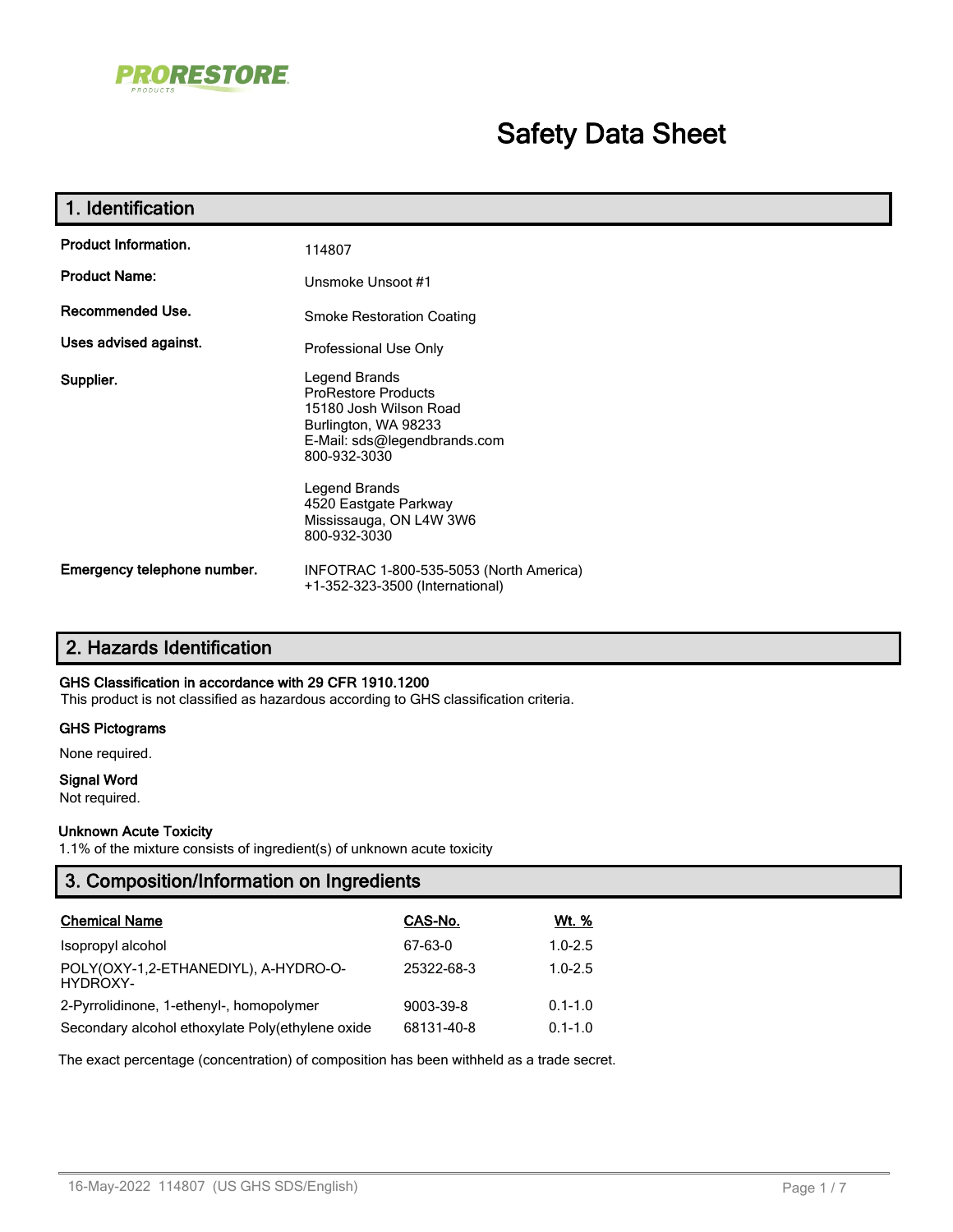## **4. First-aid Measures**

### **Description of first-aid measures.**

### **General advice.**

Call a physician if irritation develops or persists. When symptoms persist or in all cases of doubt seek

#### medical advice. **Inhalation.**

Move to fresh air.

## **Skin contact.**

Wash off immediately with soap and plenty of water. Remove all contaminated clothes and shoes.

### **Eye contact.**

Rinse thoroughly with plenty of water for at least 15 minutes and consult a physician. Remove contact lenses, if present.

### **Ingestion.**

Do NOT induce vomiting. Never give anything by mouth to an unconscious person. Gently wipe or rinse the inside of the mouth with water.

### **Symptoms.**

See Section 2.2, Label Elements and/or Section 11, Toxicological effects.

### **Notes to physician.**

Treat symptomatically.

## **5. Fire-fighting Measures**

### **Extinguishing media.**

### **Suitable extinguishing media.**

Use extinguishing measures that are appropriate to local circumstances and the surrounding environment.

### **Extinguishing media which shall not be used for safety reasons.**

High volume water jet.

### **Special hazards arising from the substance or mixture.**

No information available.

### **Advice for firefighters.**

As in any fire, wear self-contained breathing apparatus pressure-demand, MSHA/NIOSH (approved or equivalent) and full protective gear.

## **6. Accidental Release Measures**

### **Personal precautions, protective equipment and emergency procedures.**

### **Personal precautions.**

Avoid contact with skin, eyes and clothing. Ensure adequate ventilation, especially in confined areas. Do not breathe vapors or spray mist.

### **Advice for emergency responders.**

Use personal protection recommended in Section 8.

### **Environmental precautions.**

Prevent product from entering drains. See Section 12 for additional Ecological information.

### **Methods and materials for containment and cleaning up.**

### **Methods for Containment.**

Prevent further leakage or spillage if safe to do so. Pick up and transfer to properly labeled containers.

#### **Methods for cleaning up.**

Use personal protective equipment as required.

### **Reference to other sections.**

See section 8 for more information.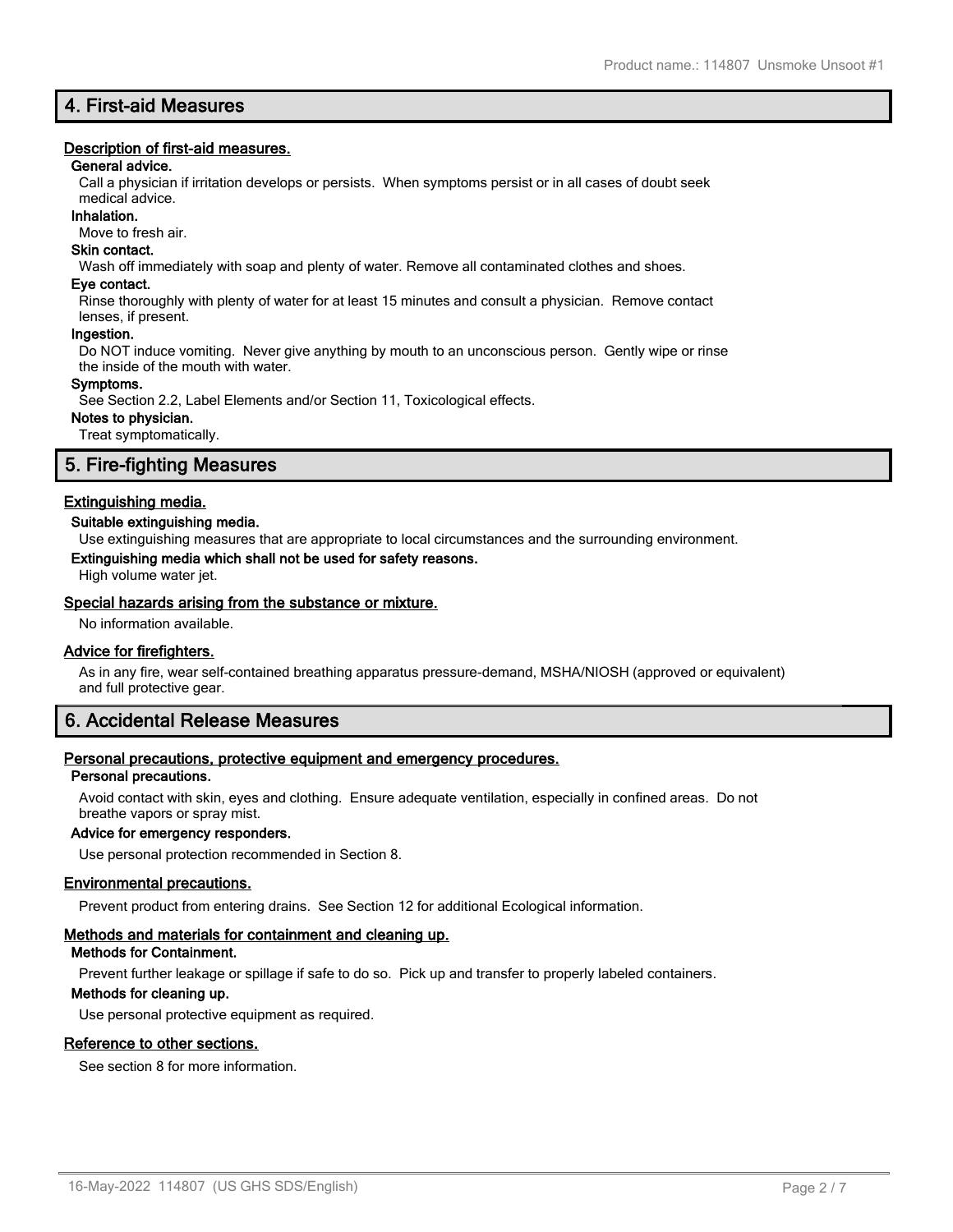## **7. Handling and Storage**

### **Conditions for safe storage, including any incompatibilities.**

### **Advice on safe handling.**

Handle in accordance with good industrial hygiene and safety practice.

### **Hygiene measures.**

See section 7 for more information.

### **Storage Conditions.**

Keep containers tightly closed in a cool, well-ventilated place.

### **8. Exposure Controls/Personal Protection**

| Ingredients with Occupational Exposure Limits |                      |                       |                     |                         |  |
|-----------------------------------------------|----------------------|-----------------------|---------------------|-------------------------|--|
| <b>Chemical Name</b>                          | <b>ACGIH TLV-TWA</b> | <b>ACGIH-TLV STEL</b> | <b>OSHA PEL-TWA</b> | <b>OSHA PEL-CEILING</b> |  |
| Isopropyl alcohol                             | $200$ ppm            | $400$ ppm             | $400$ ppm           | N.E.                    |  |

**TLV = Threshold Limit Value TWA = Time Weighted Average PEL = Permissible Exposure Limit STEL = Short-Term Exposure Limit N.E. = Not Established**

### **Engineering Measures.**

Showers, eyewash stations, and ventilation systems.

### **Personal protective equipment.**

### **Eye/Face Protection.**

Safety glasses with side-shields.

### **Skin and body protection.**

Wear suitable protective clothing.

### **Respiratory protection.**

In case of insufficient ventilation wear suitable respiratory equipment.

## **9. Physical and chemical properties.**

### **Information on basic physical and chemical properties.**

| <b>Physical state</b>                     | Liquid                    |
|-------------------------------------------|---------------------------|
| Appearance                                | Liguid                    |
| Color                                     | White                     |
| Odor                                      | Slight                    |
| <b>Odor Threshold</b>                     | No Information            |
| рH                                        | 4.9                       |
| Melting/freezing point., °C (°F)          | No Information            |
| Flash Point., °C (°F)                     | No Information            |
| Boiling point/boiling range., °C (°F)     | 82 - 2,230 (179.6 - 4046) |
| <b>Evaporation rate</b>                   | No Information Available  |
| <b>Explosive properties.</b>              | No Information            |
| Vapor pressure.                           | No Information            |
| Vapor density.                            | No Information            |
| Specific Gravity. (g/cm <sup>3</sup> )    | 1.050                     |
| Water solubility.                         | Soluble in water          |
| Partition coefficient.                    | No Information            |
| Autoignition temperature., °C             | No Information            |
| Decomposition Temperature °C.             | No Information            |
| Viscosity, kinematic.                     | No Information            |
| Other information.                        |                           |
| Volatile organic compounds (VOC) content. | Neglligible               |
| Density, Ib/gal                           | No Information            |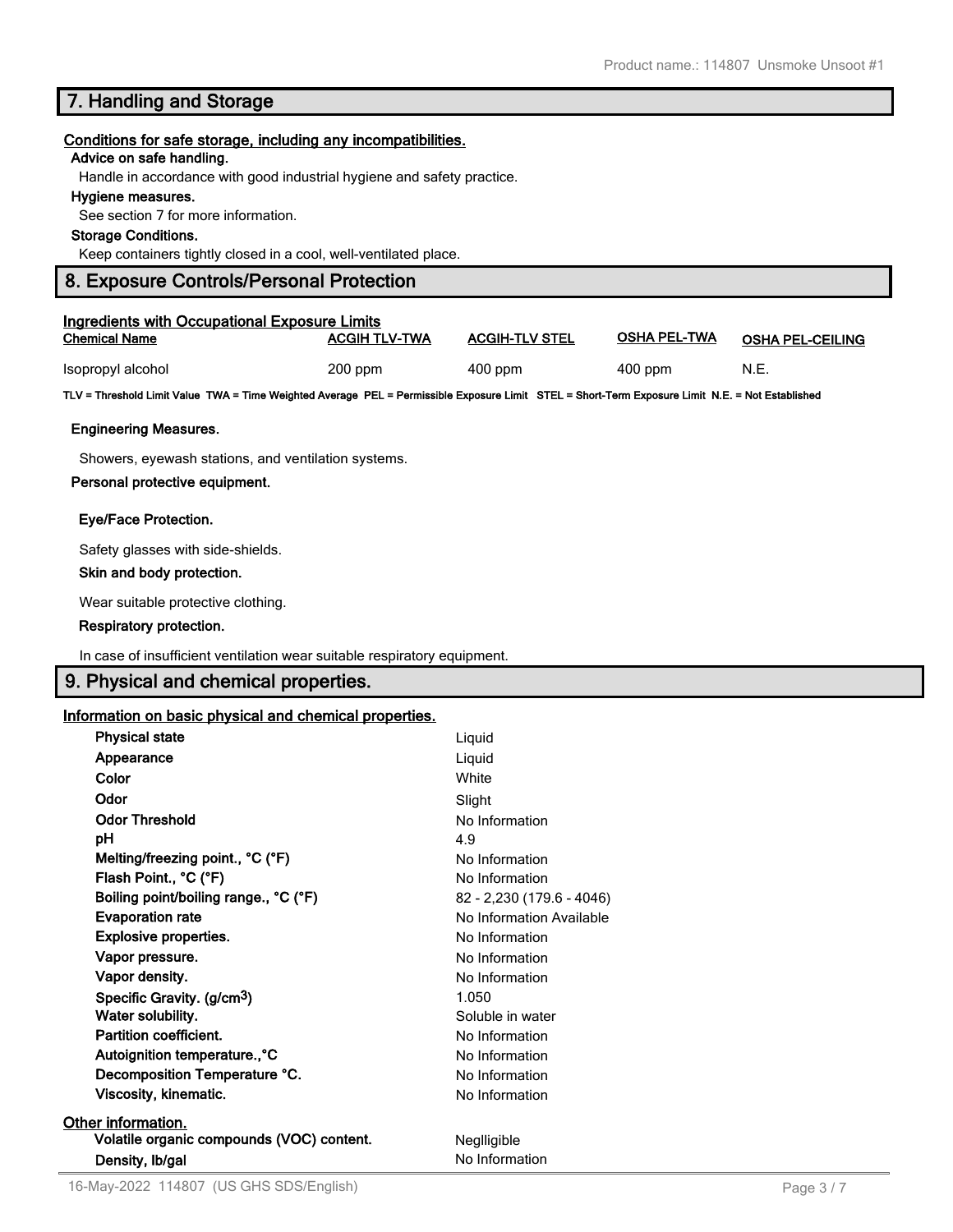## **10. Stability and Reactivity**

### **Reactivity.**

Stable under normal conditions.

### **Chemical stability.**

Stable under recommended storage conditions.

### **Possibility of hazardous reactions.**

None known based on information supplied.

### **Conditions to Avoid.**

None known.

## **Incompatible Materials.**

None known based on information supplied.

### **Hazardous Decomposition Products.**

None known.

## **11. Toxicological Information**

### **Information on toxicological effects.**

### **Acute toxicity.**

**Product Information**

No Information

### **Component Information.**

| CAS-No.                                      | <b>Chemical Name</b>                                         | LD50 Oral           | LD50 Dermal               | <b>LC50 Inhalation</b> |
|----------------------------------------------|--------------------------------------------------------------|---------------------|---------------------------|------------------------|
| 67-63-0<br>Isopropyl alcohol                 |                                                              | 5840 mg/kg (Rat)    | 13,900 mg/kg (<br>Rabbit) | N.I.                   |
| 25322-68-3                                   | POLY(OXY-1,2-ETHANEDIYL), A-HYDRO-<br>O-HYDROXY-             | 22000 mg/kg Rat     | >20000 mg/kg<br>Rabbit    | N.I.                   |
| 9003-39-8                                    | 2-Pyrrolidinone, 1-ethenyl-, homopolymer                     | >2000               | N.I.                      | $>5.2$ (Vapor)         |
| 68131-40-8                                   | Secondary alcohol ethoxylate Poly(ethylene<br>oxide          | 2100 mg/kg Rat      | >2000 mg/kg Rat N.I.      |                        |
| $N.I. = No Information$                      |                                                              |                     |                           |                        |
| Skin corrosion/irritation.<br>No Information |                                                              |                     |                           |                        |
| Eye damage/irritation.<br>No Information     |                                                              |                     |                           |                        |
|                                              | Respiratory or skin sensitization.                           |                     |                           |                        |
| No Information                               |                                                              |                     |                           |                        |
| Ingestion.                                   |                                                              |                     |                           |                        |
| No Information                               |                                                              |                     |                           |                        |
| Germ cell mutagenicity.                      |                                                              |                     |                           |                        |
| No Information                               |                                                              |                     |                           |                        |
| Carcinogenicity.                             |                                                              |                     |                           |                        |
| No Information                               |                                                              |                     |                           |                        |
| CAS-No.                                      | <b>Chemical Name</b>                                         | <b>IARC</b>         | <b>NTP</b>                | <b>OSHA</b>            |
| 9003-39-8                                    | 2-Pyrrolidinone, 1-ethenyl-, homopolymer                     | <b>IARC Group 3</b> |                           |                        |
| Reproductive toxicity.                       |                                                              |                     |                           |                        |
| No Information                               |                                                              |                     |                           |                        |
|                                              | Specific target organ systemic toxicity (single exposure).   |                     |                           |                        |
| No Information                               |                                                              |                     |                           |                        |
|                                              | Specific target organ systemic toxicity (repeated exposure). |                     |                           |                        |
| No Information                               |                                                              |                     |                           |                        |
| <b>Aspiration hazard.</b>                    |                                                              |                     |                           |                        |
| No Information                               |                                                              |                     |                           |                        |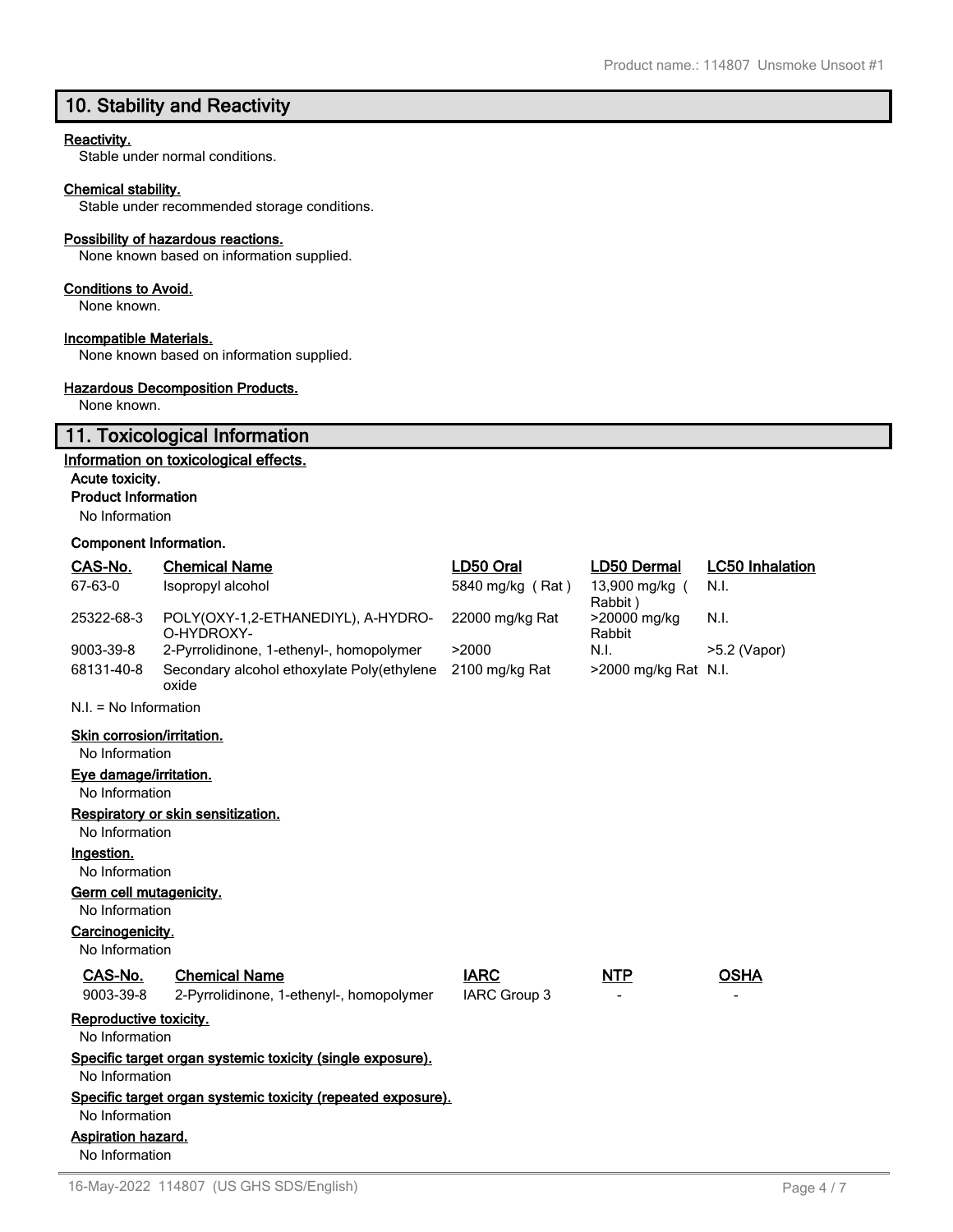## **Primary Route(s) of Entry**

No Information

## **12. Ecological Information**

### **Toxicity.**

1.43% of the mixture consists of ingredient(s) of unknown aquatic toxicity

### **Ecotoxicity effects.**

| <b>Chemical Name</b>         | <b>Toxicity to algae</b>                                                                                            | <b>Toxicity to fish</b>                                                                                                                          | Toxicity to daphnia and other<br>aquatic invertebrates |
|------------------------------|---------------------------------------------------------------------------------------------------------------------|--------------------------------------------------------------------------------------------------------------------------------------------------|--------------------------------------------------------|
| Isopropyl alcohol<br>67-63-0 | EC50 96 h Desmodesmus<br>subspicatus $>1000$ mg/L, EC50  <br>72 h Desmodesmus subspicatus<br>$>1000 \; \text{mg/L}$ | LC50 96 h Pimephales promelas<br>9640 mg/L, LC50 96 h<br>Pimephales promelas 11130 mg/<br>L. LC50 96 h Lepomis<br>macrochirus $>1400000 \mu q/L$ | EC50 48 h Daphnia magna<br>13299 mg/L                  |

### **Persistence and degradability.**

No data are available on the product itself.

### **Bioaccumulative potential.**

Discharge into the environment must be avoided.

| CAS-No.         | <b>Chemical Name</b> | log POW |  |  |
|-----------------|----------------------|---------|--|--|
| 67-63-0         | Isopropyl alcohol    | 0.05    |  |  |
| الممرمز بطالطمة |                      |         |  |  |

### **Mobility in soil.**

No information

### **Other adverse effects.**

No information

## **13. Disposal Considerations**

## **Waste Disposal Guidance.**

Disposal should be in accordance with applicable regional, national and local laws and regulations.

## **14. Transport Information**

## **DOT**

**Shipping Name:** Not Regulated

### **IMDG**

**Proper Shipping Name:** not regulated

### **IATA**

**Proper Shipping Name:** Not recommended for air transport

## **15. Regulatory Information**

## **International Inventories:**

| <b>TSCA</b>     | Complies |
|-----------------|----------|
| <b>DSL</b>      |          |
| <b>DSL/NDSL</b> | Complies |
| EINECS/ELINCS   |          |
| <b>ENCS</b>     |          |
| <b>IECSC</b>    | Complies |
| <b>KECI</b>     |          |
| <b>PICCS</b>    | Complies |
| <b>AICS</b>     | Complies |
| <b>NZIoC</b>    |          |
| TCSI            |          |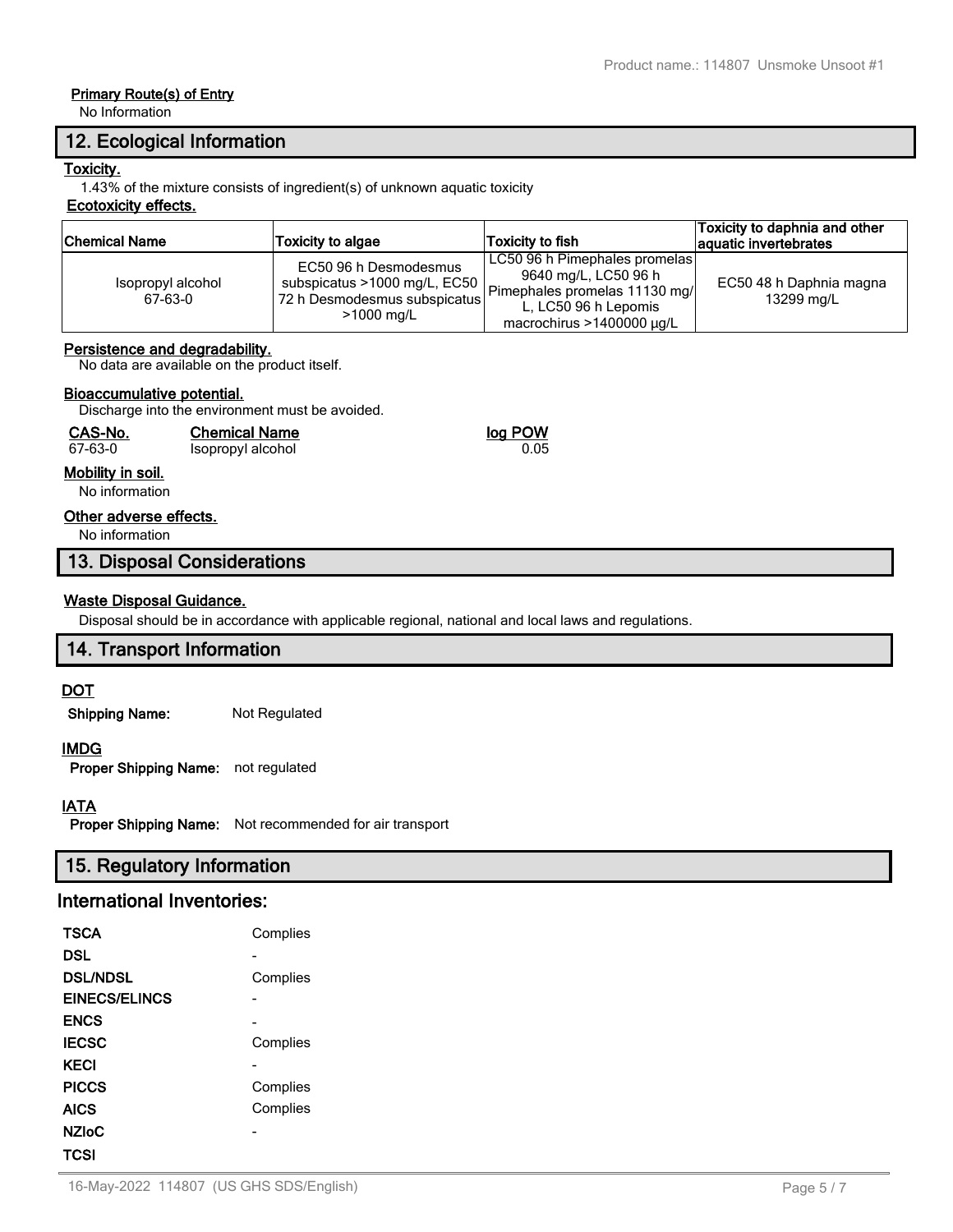| <b>TSCA</b>          | United States Toxic Substances Control Act Section 8(b) Inventory.                                  |
|----------------------|-----------------------------------------------------------------------------------------------------|
| <b>DSL</b>           | Canadian Domestic Substances List.                                                                  |
| <b>DSL/NDSL</b>      | Canadian Domestic Substances List/Canadian Non-Domestic Substances List                             |
| <b>EINECS/ELINCS</b> | European Inventory of Existing Commercial Substances/ European List of notified Chemical Substances |
| <b>ENCS</b>          | Japan Existing and New Chemical Substances.                                                         |
| <b>IECSC</b>         | China Inventory of Existing Chemical Substances.                                                    |
| <b>KECL</b>          | Korean Existing and Evaluated Chemical Substances.                                                  |
| <b>PICCS</b>         | Philippines Inventory of Chemicals and Chemical Substances.                                         |
| <b>AICS</b>          | Australian Inventory of Chemical Substances.                                                        |
| <b>NZIOC</b>         | New Zealand Inventory of Chemicals.                                                                 |
| <b>TCSI</b>          | <b>Taiwan Chemical Substance Inventory</b>                                                          |

## **U.S. Federal Regulations:**

## **SARA SECTION 313:**

This product contains the following substances subject to the reporting requirements of Section 313 of Title III of the Superfund Amendment and Reauthorization Act of 1986 and 40 CFR part 372: .

| <b>Chemical Name</b> | CAS-No. | <b>Weight Percent</b> |
|----------------------|---------|-----------------------|
| Isopropyl alcohol    | 67-63-0 | $1.0 - 2.5$           |

## **TOXIC SUBSTANCES CONTROL ACT 12(b):**

This product does not contain any chemicals that are subject to the reporting requirements of TSCA 12(b).

### **ADDITIONAL INFORMATION**

Additional Information - Sxn 15: No Information

### **CALIFORNIA PROPOSITION 65 CARCINOGENS**



Warning: The following ingredients present in the product are known to the state of California to cause Cancer:.

| <b>Chemical Name</b> | CAS-No. |
|----------------------|---------|
| Benzene              | 71-43-2 |
| Ethylene oxide       | 75-21-8 |

## **CALIFORNIA PROPOSITION 65 REPRODUCTIVE TOXINS**

# WARNING

Warning: The following ingredients present in the product are known to the state of California to cause birth defects, or other reproductive hazards.

### **Chemical Name CAS-No.**

Benzene 71-43-2 Ethylene oxide 75-21-8